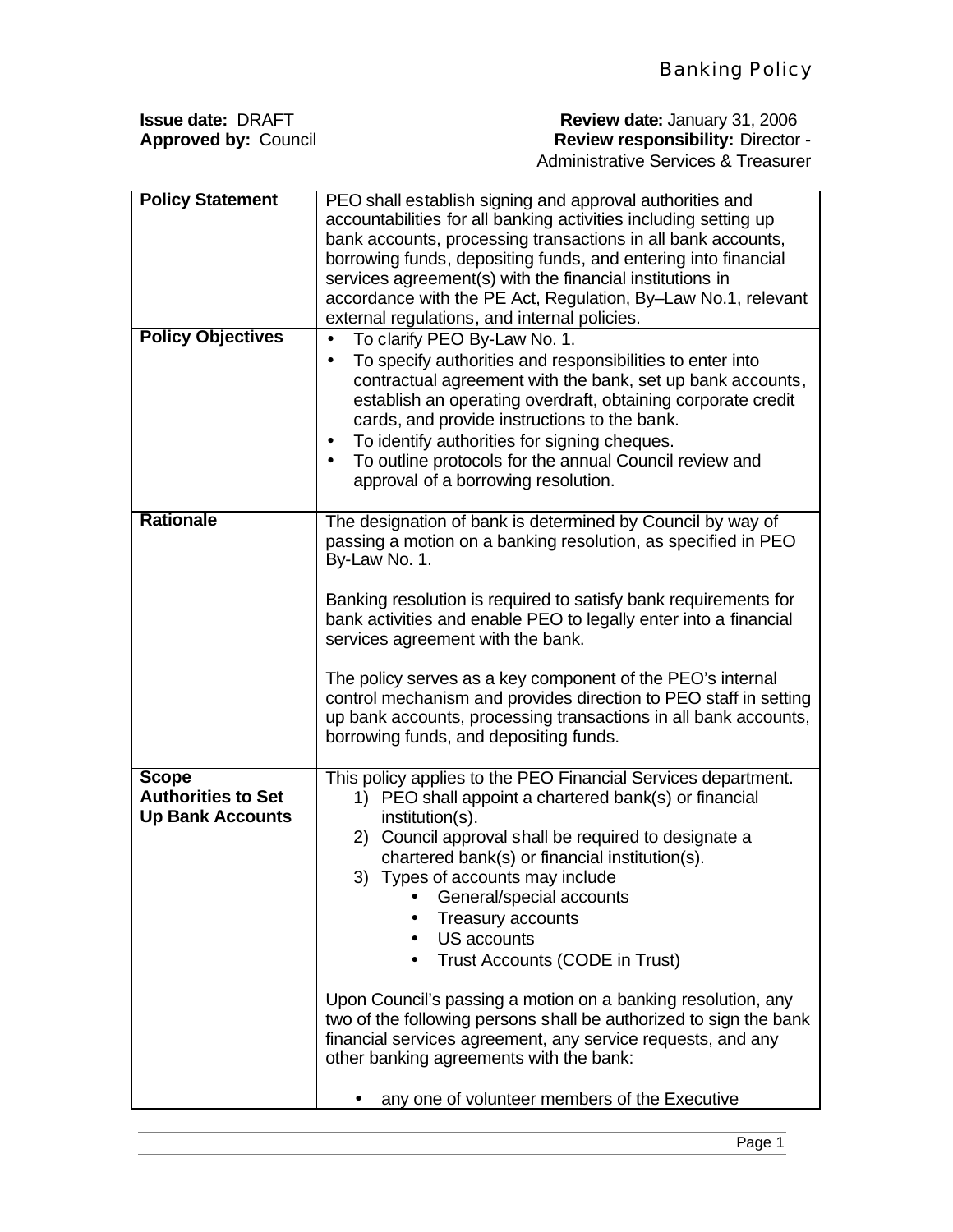|                                                                                                                  | Leadership team; and                                                                                                                                                                                                                                                                          |  |  |  |  |  |
|------------------------------------------------------------------------------------------------------------------|-----------------------------------------------------------------------------------------------------------------------------------------------------------------------------------------------------------------------------------------------------------------------------------------------|--|--|--|--|--|
|                                                                                                                  |                                                                                                                                                                                                                                                                                               |  |  |  |  |  |
|                                                                                                                  | any one of the CEO/Registrar or the Director -<br><b>Administrative Services &amp; Treasurer</b>                                                                                                                                                                                              |  |  |  |  |  |
|                                                                                                                  | Delegation of signing authorities for establishing contractual<br>agreement with the bank shall not be permitted under this<br>policy.                                                                                                                                                        |  |  |  |  |  |
| <b>Authorities to</b><br><b>Deposit Funds of</b><br><b>Association and</b><br><b>Make Payments</b><br>from Funds | "All money received by or on behalf of the association shall be<br>deposited in the name of the association in one or more<br>chartered banks or financial institutions designated by the<br>Council.                                                                                         |  |  |  |  |  |
|                                                                                                                  | All payments from the funds of the association shall be<br>authorized by the head of the department from whose budget<br>the funds are being paid and shall be processed by the<br>Treasurer or his/her designate."<br>(Draft Proposed Section 41 of By-Law No. 1)                            |  |  |  |  |  |
|                                                                                                                  |                                                                                                                                                                                                                                                                                               |  |  |  |  |  |
| <b>Authorities to</b><br><b>Obtain Corporate</b><br><b>Credit Cards</b>                                          | Borrowing money using corporate credit cards shall not exceed<br>the aggregate limit established by Council in the borrowing<br>resolution.<br>The following authorities shall have approval authorities for<br>obtaining corporate credit cards for the purpose specified in this<br>policy: |  |  |  |  |  |
|                                                                                                                  |                                                                                                                                                                                                                                                                                               |  |  |  |  |  |
|                                                                                                                  | any one of volunteer members of the Executive Leadership<br>team; and                                                                                                                                                                                                                         |  |  |  |  |  |
|                                                                                                                  | any one of CEO and Registrar, Director - Administrative<br>Services & Treasurer                                                                                                                                                                                                               |  |  |  |  |  |
|                                                                                                                  | Delegation of signing authorities for obtaining corporate credit<br>cards from the bank shall not be permitted under this policy.                                                                                                                                                             |  |  |  |  |  |
| <b>Authorities to</b><br><b>Provide Instructions</b>                                                             | Director-Administrative Services & Treasurer or the Manager of                                                                                                                                                                                                                                |  |  |  |  |  |
| to the Bank                                                                                                      | Financial Services & Business Planning as assigned in his/her<br>absence or delegated shall be the responsible authority to                                                                                                                                                                   |  |  |  |  |  |
|                                                                                                                  | provide banking instructions to the bank.                                                                                                                                                                                                                                                     |  |  |  |  |  |
| <b>Authorities to Sign</b>                                                                                       | Signing authorities for the cheques to be issued for the                                                                                                                                                                                                                                      |  |  |  |  |  |
| <b>Cheques or to</b>                                                                                             | approved expenditures that are specified in the Expenditure                                                                                                                                                                                                                                   |  |  |  |  |  |
| <b>Process Payment</b>                                                                                           | Approval Authority policy and for the approved transactions                                                                                                                                                                                                                                   |  |  |  |  |  |
| through Electronic                                                                                               | related to the PEO's bank accounts, either through issuing                                                                                                                                                                                                                                    |  |  |  |  |  |
| <b>Funds Transfer</b>                                                                                            | cheques or electronic funds transfer (EFT), shall be:                                                                                                                                                                                                                                         |  |  |  |  |  |
| (EFT)                                                                                                            | the CEO/Registrar or the deputy registrar assigned in                                                                                                                                                                                                                                         |  |  |  |  |  |
|                                                                                                                  | his/her absence or delegated; and                                                                                                                                                                                                                                                             |  |  |  |  |  |
|                                                                                                                  | the Director-Administrative Services & Treasurer or the<br>Manager of Financial Services & Business Planning                                                                                                                                                                                  |  |  |  |  |  |
|                                                                                                                  | assigned in his/her absence or delegated.                                                                                                                                                                                                                                                     |  |  |  |  |  |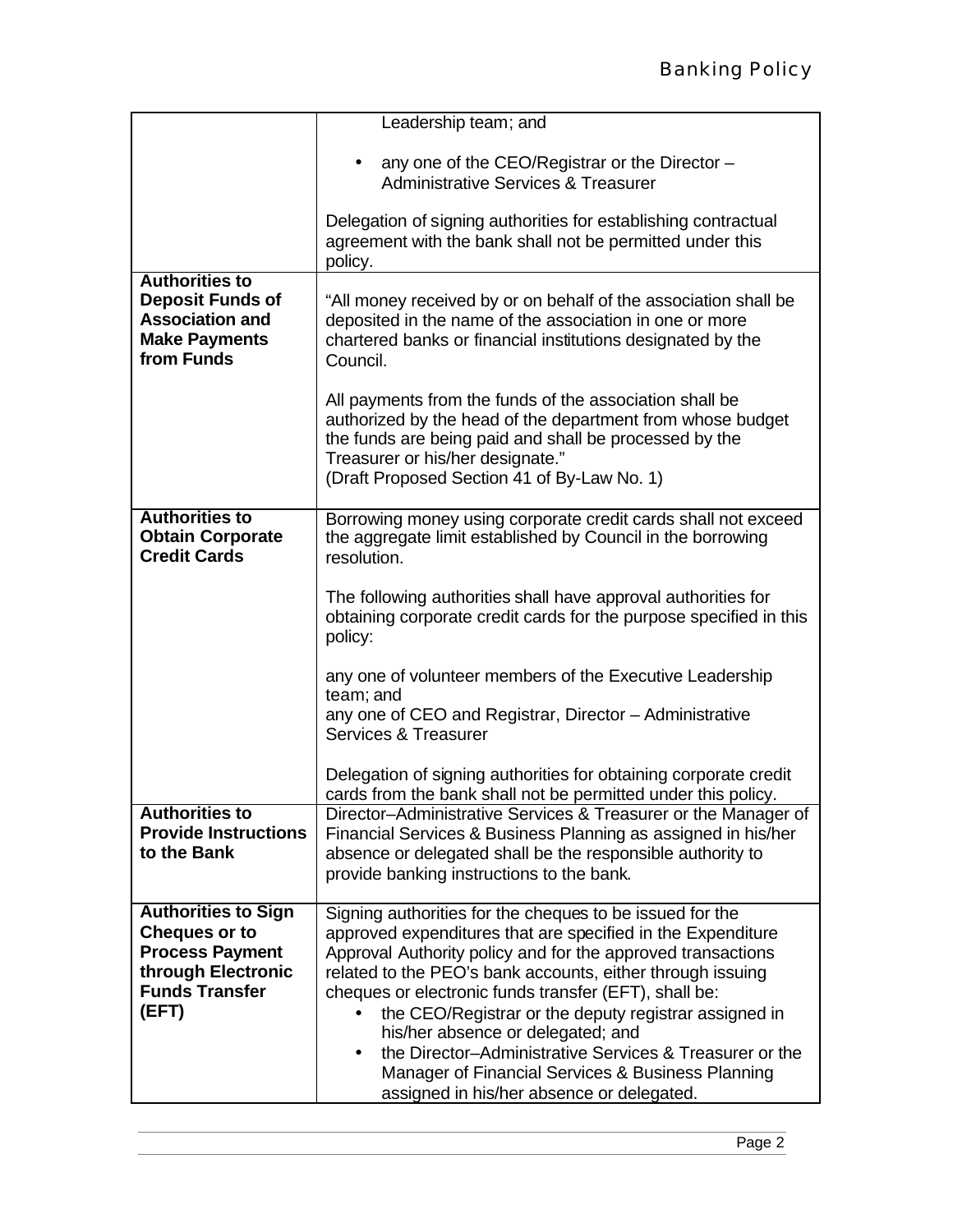| <b>Borrowing Funds or</b>                                  | "The Council may from time to time:                                                                                             |  |  |  |  |  |
|------------------------------------------------------------|---------------------------------------------------------------------------------------------------------------------------------|--|--|--|--|--|
| Sell or Pledge                                             | (a) borrow money upon the credit of the association by                                                                          |  |  |  |  |  |
| <b>Securities</b>                                          | obtaining loans or advances or by way of overdraft or otherwise.                                                                |  |  |  |  |  |
|                                                            |                                                                                                                                 |  |  |  |  |  |
|                                                            | (b) sell or pledge any securities owned by the association,                                                                     |  |  |  |  |  |
|                                                            |                                                                                                                                 |  |  |  |  |  |
|                                                            | including bonds, debentures or debenture stock, for such sums                                                                   |  |  |  |  |  |
|                                                            | on such terms and at such prices as they may deem expedient.                                                                    |  |  |  |  |  |
|                                                            |                                                                                                                                 |  |  |  |  |  |
|                                                            | (c) assign, transfer, convey, hypothecate, mortgage, pledge,                                                                    |  |  |  |  |  |
|                                                            | charge or give security in any manner, upon all or any of the                                                                   |  |  |  |  |  |
|                                                            | real or personal, moveable or immoveable property, rights,<br>powers, choices in action, or other assets, present or future, of |  |  |  |  |  |
|                                                            |                                                                                                                                 |  |  |  |  |  |
|                                                            |                                                                                                                                 |  |  |  |  |  |
|                                                            | the association to secure any such securities or other securities                                                               |  |  |  |  |  |
|                                                            | of the association, or any money borrowed or to be borrowed or                                                                  |  |  |  |  |  |
|                                                            | any obligations or liabilities as aforesaid or otherwise of the                                                                 |  |  |  |  |  |
|                                                            | association heretofore, now or hereafter made or incurred                                                                       |  |  |  |  |  |
|                                                            | directly or indirectly, or otherwise." (Section 47 of By-Law No.                                                                |  |  |  |  |  |
|                                                            |                                                                                                                                 |  |  |  |  |  |
|                                                            | 1).                                                                                                                             |  |  |  |  |  |
|                                                            |                                                                                                                                 |  |  |  |  |  |
|                                                            | Council shall approve borrowing of money upon the credit of the                                                                 |  |  |  |  |  |
|                                                            | Association by way of passing a resolution for:                                                                                 |  |  |  |  |  |
|                                                            |                                                                                                                                 |  |  |  |  |  |
|                                                            | • establishing an operating overdraft                                                                                           |  |  |  |  |  |
|                                                            |                                                                                                                                 |  |  |  |  |  |
|                                                            | obtaining corporate credit cards<br>$\bullet$                                                                                   |  |  |  |  |  |
|                                                            |                                                                                                                                 |  |  |  |  |  |
|                                                            | The objectives to set up an operating overdraft shall be:                                                                       |  |  |  |  |  |
|                                                            |                                                                                                                                 |  |  |  |  |  |
|                                                            | to avoid any possible overdraft problems                                                                                        |  |  |  |  |  |
|                                                            | to eliminate the need to maintain large cash balances on                                                                        |  |  |  |  |  |
|                                                            | deposit and effectively utilize the cash deposited at the                                                                       |  |  |  |  |  |
|                                                            | bank; and                                                                                                                       |  |  |  |  |  |
|                                                            | $\bullet$                                                                                                                       |  |  |  |  |  |
|                                                            | to provide PEO with the flexibility to earn higher interest                                                                     |  |  |  |  |  |
|                                                            | without the risk of having insufficient funds in the bank                                                                       |  |  |  |  |  |
|                                                            | accounts                                                                                                                        |  |  |  |  |  |
|                                                            |                                                                                                                                 |  |  |  |  |  |
|                                                            | The corporate credit cards shall be used by PEO's senior                                                                        |  |  |  |  |  |
|                                                            | volunteers and senior staff for corporate use including paying                                                                  |  |  |  |  |  |
|                                                            | expenses and purchasing items.                                                                                                  |  |  |  |  |  |
|                                                            |                                                                                                                                 |  |  |  |  |  |
| The borrowing resolution shall be reviewed and approved by |                                                                                                                                 |  |  |  |  |  |
|                                                            |                                                                                                                                 |  |  |  |  |  |
|                                                            | Council on an annual basis (see Appendix A).                                                                                    |  |  |  |  |  |
|                                                            |                                                                                                                                 |  |  |  |  |  |
| <b>Access to Safety</b>                                    | "All shares and securities owned by the association shall be                                                                    |  |  |  |  |  |
| <b>Deposit Box</b>                                         | registered in the name of the association and shall be lodged                                                                   |  |  |  |  |  |
|                                                            | with a chartered bank or trust company or in a safety deposit                                                                   |  |  |  |  |  |
|                                                            | box subject to access only by the president, the president-elect                                                                |  |  |  |  |  |
|                                                            | or a vice-president accompanied by the treasurer or such                                                                        |  |  |  |  |  |
|                                                            |                                                                                                                                 |  |  |  |  |  |
|                                                            | person as shall be authorized by the Council." (Section 43 of                                                                   |  |  |  |  |  |
|                                                            | By-Law No. 1)                                                                                                                   |  |  |  |  |  |